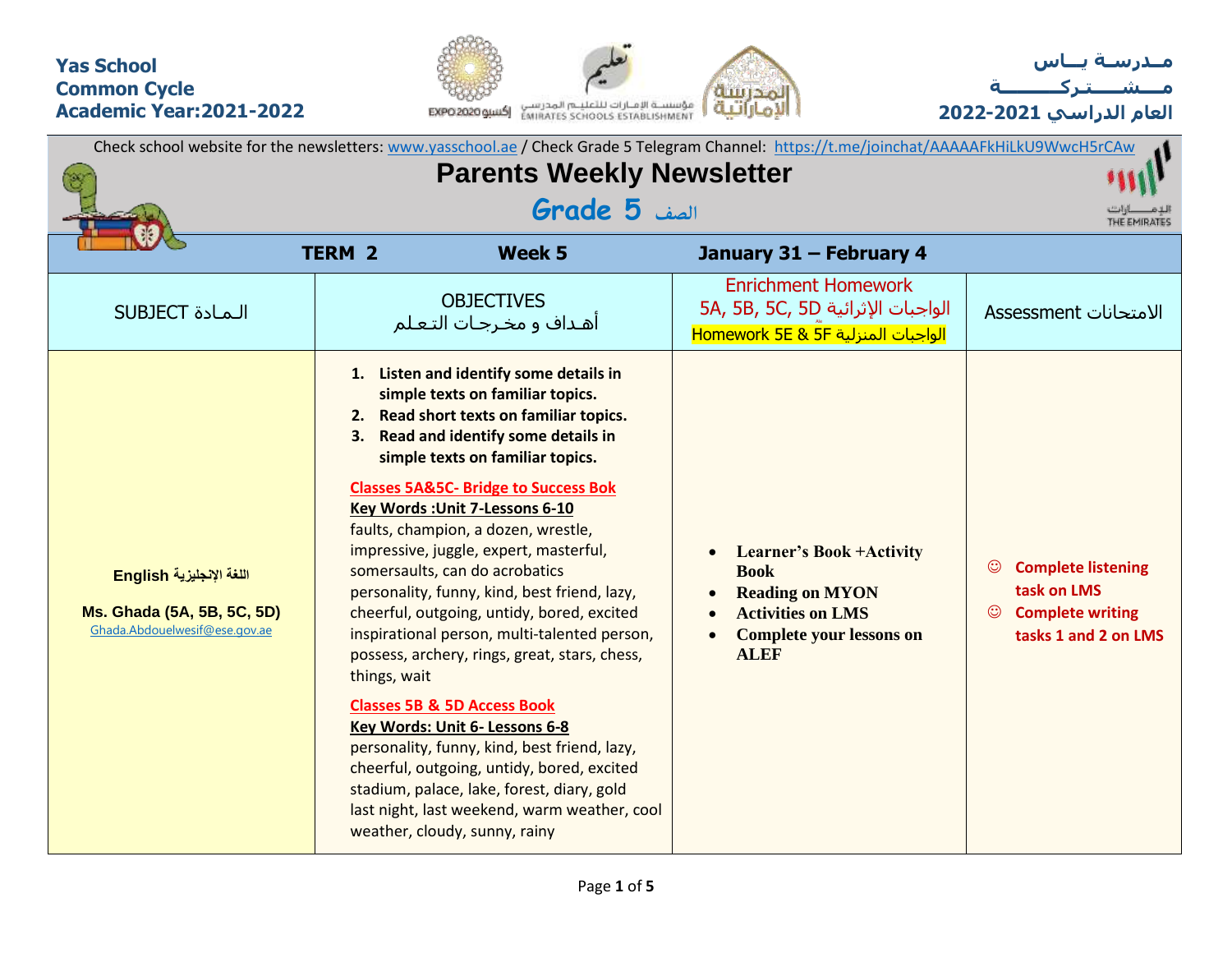|                                             | <b>English Elite</b><br>اللغة الإنجليزية نخبة<br>Ms. Kaypris (5E, 5F)<br>kaypris.evans@ese.gov.ae | <b>Listening:</b> Listen and identify some<br>details in simple texts about finding a<br>job.<br><b>Reading:</b> Read and understand the<br>overall meaning of simple texts about<br>jobs and personal qualities.<br><b>Speaking:</b> Express and discuss own<br>ideas using present continuous verb<br>tense.<br>Writing: Write an advertisement for a<br>job using shortened sentences. | <b>LMS</b> Activity<br><b>Activity Book</b><br><b>MyON</b> Reading                                                                                                                                                       | Quiz on LMS<br>$\bullet$<br><b>ESE Listening</b><br><b>Task Assessment</b>                                                                                                                      |  |  |  |  |
|---------------------------------------------|---------------------------------------------------------------------------------------------------|-------------------------------------------------------------------------------------------------------------------------------------------------------------------------------------------------------------------------------------------------------------------------------------------------------------------------------------------------------------------------------------------|--------------------------------------------------------------------------------------------------------------------------------------------------------------------------------------------------------------------------|-------------------------------------------------------------------------------------------------------------------------------------------------------------------------------------------------|--|--|--|--|
| Math<br>الرياضيات                           | <b>Ms. Tasneem</b><br>(5C, 5D)<br>tasneem.kaloo@ese.gov.ae                                        | <b>Chapter 7: Fractions and Decimals</b><br><b>Compare Fractions</b><br>Use Models to Write Fractions as<br><b>Decimals</b><br><b>Write Fractions as Decimals</b><br>End of Chapter Review                                                                                                                                                                                                | <b>Student Book</b><br>Lesson 6: Pg.523-524<br>Lesson 7: Pg.529-530<br>Lesson 8: Pg.535-536<br>★ Complete all incomplete Alef<br>lessons from 105 to current.<br>$\star$ Assigned lessons on Matific<br>and LMS platform |                                                                                                                                                                                                 |  |  |  |  |
| Math<br>الرياضيات                           | Mr. Saleh (5A)<br>saleh.fawwaz@ese.gov.ae<br>Mr. Basil (5B)<br>basil.syam@ese.gov.ae              | <b>Students will be able to:</b><br><b>Write Fractions as Decimals</b><br><b>Round Fractions</b><br><b>Add Like Fractions</b><br><b>Subtract Like Fractions</b>                                                                                                                                                                                                                           | <b>Complete all alef lesson</b>                                                                                                                                                                                          |                                                                                                                                                                                                 |  |  |  |  |
| Math Elite<br>الرياضيات ن <mark>خب</mark> ة | Ms. Gary (5E, 5F) Elite<br>gary.vevers@moe.gov.ae                                                 | U9L2 - Represent Addition of Fractions<br>with Unlike Denominators<br>U9L3 - Add Fractions with Unlike<br>Denominators<br>U9L4 - Represent Subtraction of Fractions<br>with Unlike Denominators<br>U9L5 - Subtract Fractions with Unlike<br>Denominators                                                                                                                                  | One hour of ALEKS // In class<br>worksheet given by teacher //<br>Revision for weekly quiz                                                                                                                               | <b>Weekly Continuous</b><br><b>Assessment</b><br>$UBI_5 - Divide$ Whole<br>Numbers by Decimals<br>U8L6 - Divide Decimals by<br>Decimals<br>U9L1 - Estimate Sums and<br>Differences of Fractions |  |  |  |  |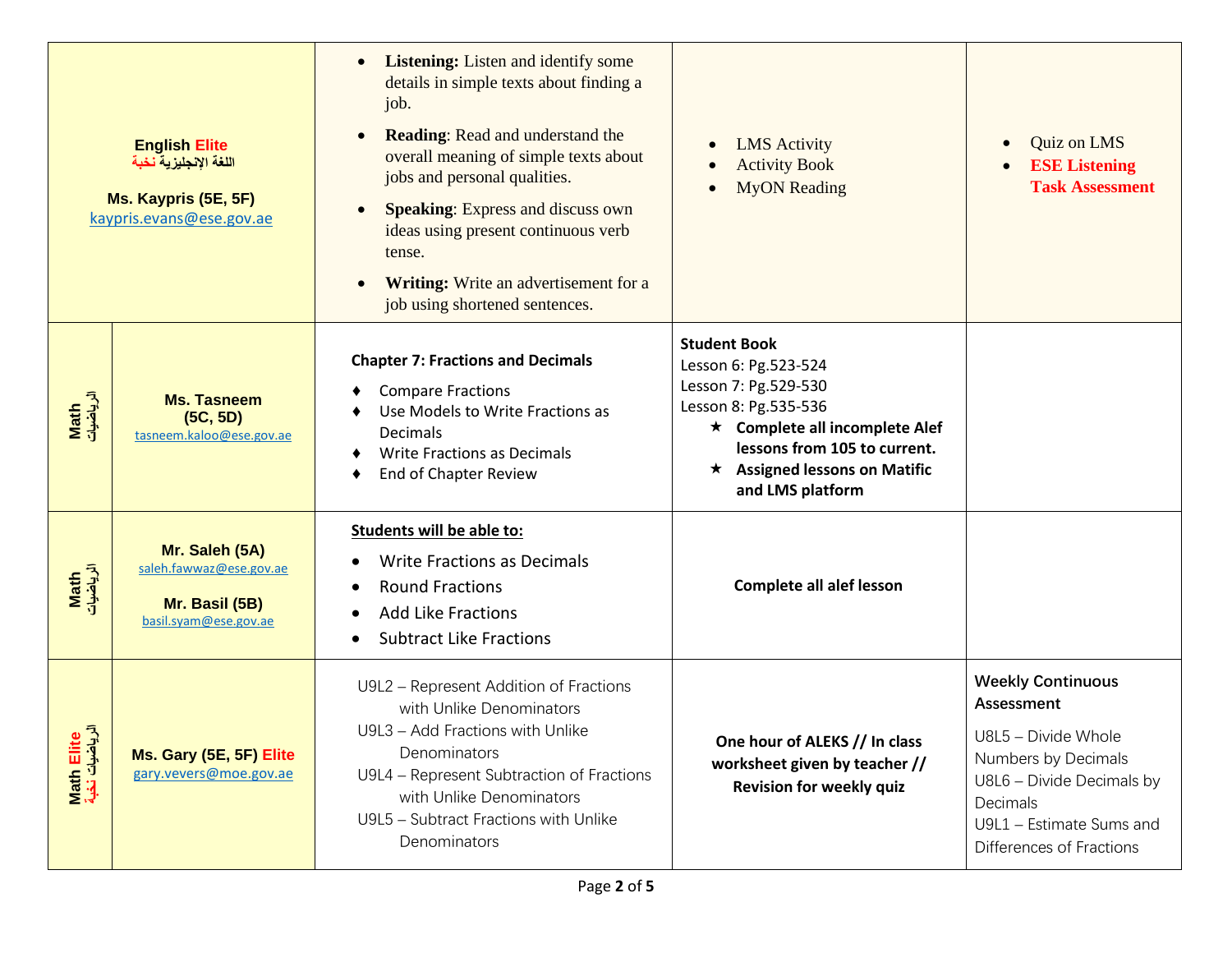| Science Elite<br>العلوم نخبة | Ms. Meeta (5F&5E) Elite<br>meeta.goklani@ese.gov.ae                         | Module: Earth's Other Systems<br>Lesson 2 - Effects of the Atmosphere<br>Students will develop and use models to<br>show how the atmosphere interacts with<br>Earth's other systems.<br>Where Do Thunderclouds Come From?<br>What is causing this sandstorm to<br>occur?<br>Warm and Cold Air Masses<br>Earth's Atmosphere<br><b>Weather Events</b>                                              | Homework will be posted on LMS and<br><b>Inspire Science</b>                                 | <b>Weekly Pop Quiz will be</b><br>on Lesson Effects of<br><b>Geosphere</b><br><b>On Monday</b><br>31 <sup>st</sup> January 2022 |  |  |  |  |
|------------------------------|-----------------------------------------------------------------------------|--------------------------------------------------------------------------------------------------------------------------------------------------------------------------------------------------------------------------------------------------------------------------------------------------------------------------------------------------------------------------------------------------|----------------------------------------------------------------------------------------------|---------------------------------------------------------------------------------------------------------------------------------|--|--|--|--|
|                              | التربية الإسلامية Islamic<br>المعلمة مريم<br>mariam-ym.alhammadi@ese.gov.ae | فاطمة بنت عبدالملك -رحمها الله<br>نواتج التعلّم<br>·     يُعرف بشخصية فاطمة بنت عبدالملك - رحمها الله.<br>·    بستنبط الدروس المستفادة من سيرة فاطمة بنت عبد<br>الملك - رحمها الله.<br>·    بعبر  عن أثر  العلم في بناء شخصية الفرد.                                                                                                                                                             | 1.     حل أنشطة الدرس في منصة ألف.<br>2.    الإنتهاء من مهام الدرس المطلوبة في<br>منصة . LMS | تسميع حديث القر آن شفيعي                                                                                                        |  |  |  |  |
| Science<br>العلوم            | <b>Ms. Alaweya</b><br>(5A, 5B, 5C, 5D)<br>alaweya.albaiti@ese.gov.ae        | Chapter 6: Section 3: Acids, bases, and<br>salts.<br>Describe the properties of an acid and a<br>$\bullet$<br>base.<br>Describe simple reactions of acids and<br>bases in water.<br>Describe the strength of an acid and<br>base using the pH scales.<br>Recognize a neutralization reaction<br>Explain how acids, bases, and salts<br>create ions in solution which can conduct<br>electricity. | Alef platform<br><b>LMS</b>                                                                  | Alef platform<br>Test1-LMS-Unit5:<br>Sections: 1 & 2<br>Pages: 272-296<br>Alef Lessons: 76-87<br>Wednesday<br>2/2/202           |  |  |  |  |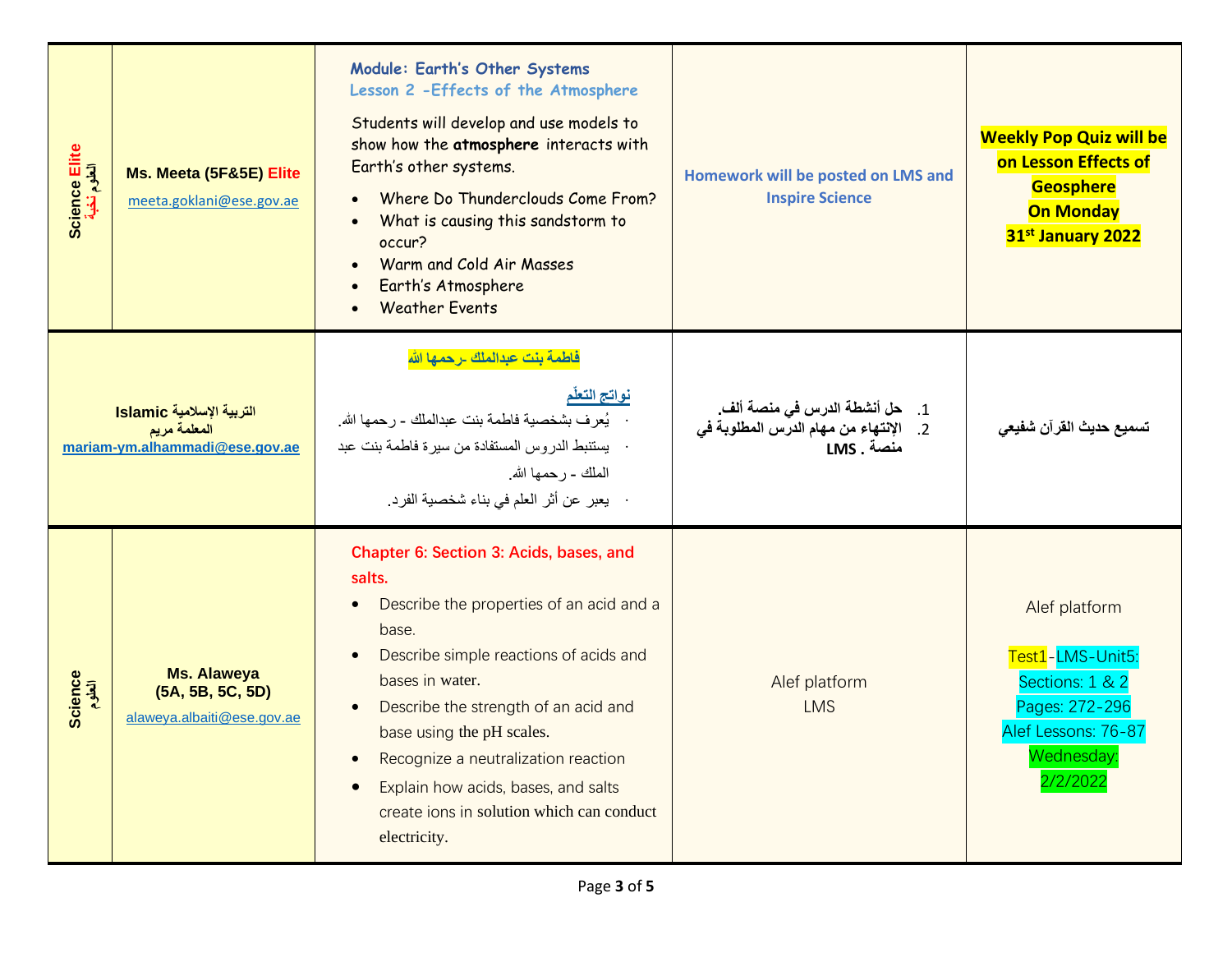|                                  | 5A, 5B المعلم خالد<br>khaled.hasan@ese.gov.ae                                                                             | درس وطن النجوم و الهمزة المتوسطة                                                                                                                        | حل منصة ألف                                                                                                                                                                                                                |                                                                                                                               |  |  |  |  |
|----------------------------------|---------------------------------------------------------------------------------------------------------------------------|---------------------------------------------------------------------------------------------------------------------------------------------------------|----------------------------------------------------------------------------------------------------------------------------------------------------------------------------------------------------------------------------|-------------------------------------------------------------------------------------------------------------------------------|--|--|--|--|
| Arabic<br>اللغة العربية          | 5C, 5D, 5E, 5F المعلمة نوال<br>nawal.alhossani@ese.gov.ae                                                                 | قصة: ورقة الحياة                                                                                                                                        | حل منصة ألف للطلبة العام.<br>قراءة قصص خارجية لطلبة النخبة                                                                                                                                                                 | ستيم تسميع نشيد : وطن النجوم<br>يوم الخميس 3-2<br>وإعادة اختبار أنواع الخبر لكان<br>وأخواتها يوم الثلاثاء 1-2<br>لجميع الصفوف |  |  |  |  |
|                                  | الدراسات الاجتماعية Social Studies<br>المعلمة عائشة الكعبى<br>ayesha.alkaabi@ese.gov.ae                                   | درس: المحميات الطبيعية في بلادي                                                                                                                         | •    حل الدرس في منصة ألف (صفوف العام)<br>•    حل الواجب على الـ LMS (صفوف النخبة)                                                                                                                                         |                                                                                                                               |  |  |  |  |
|                                  | التربية الأخلاقية Moral Education<br>المعلمة عائشة الكعبى<br>ayesha.alkaabi@ese.gov.ae                                    | درس: مجتمعات وظروف متنوعة                                                                                                                               |                                                                                                                                                                                                                            |                                                                                                                               |  |  |  |  |
|                                  | <b>Design &amp; Technology</b><br>التصميم والتكنولوجيا<br>المعلمة نوال<br>nawal.aldhanhani@ese.gov.ae                     | <b>Identify different types of electrical</b><br>circuits.<br><b>Draw electrical circuit schematic</b><br>$\bullet$<br>diagrams using standard symbols. | LMS Activities in Lesson plan<br>and self-learning                                                                                                                                                                         |                                                                                                                               |  |  |  |  |
|                                  | <b>Visual Art</b><br>الفنون البصرية<br>المعلمة جيهان + المعلمة فاتن<br>gehan.elhawy@ese.gov.ae<br>faten.koussa@ese.gov.ae | الدرس: اختصار الجهد                                                                                                                                     | يبحث في أحد أساليب وخصائص المدارس<br>الفنية (التأثيرية)، مستخدما أدوات<br>التكنولوجيا الحديثة<br>يختار الوسائط والتقنيات بدقة لإنتاج أعمال<br>فنية متنوعة.<br>يحلل عمله الفنى ويصفه باستخدام<br>المصطلحات والمفاهيم الفنية | قراءة الدرس من خلال كتاب الطالب                                                                                               |  |  |  |  |
| <b>Drama</b><br>$\sum_{i=1}^{n}$ | المعلم محمود صابر<br>5A, 5B, 5E<br>mahmoud.hmohamed@ese.gov.ae                                                            | الصوت والشخصية                                                                                                                                          |                                                                                                                                                                                                                            |                                                                                                                               |  |  |  |  |
| Music<br>موسیقی                  | المعلم هاني (بنين)<br>hany.yahia@ese.gov.ae                                                                               | نشيد الأم<br>استكمال درس النغمات والمسافات اللحنية على<br>المدرج الموسيقي                                                                               |                                                                                                                                                                                                                            |                                                                                                                               |  |  |  |  |
|                                  | المعلمة رحمه (بنات)<br>Rahma.Mehrez@moe.gov.ae                                                                            | الدرس الثالث مشاريع مجموعات عائلات<br>الأوركسترا                                                                                                        |                                                                                                                                                                                                                            |                                                                                                                               |  |  |  |  |